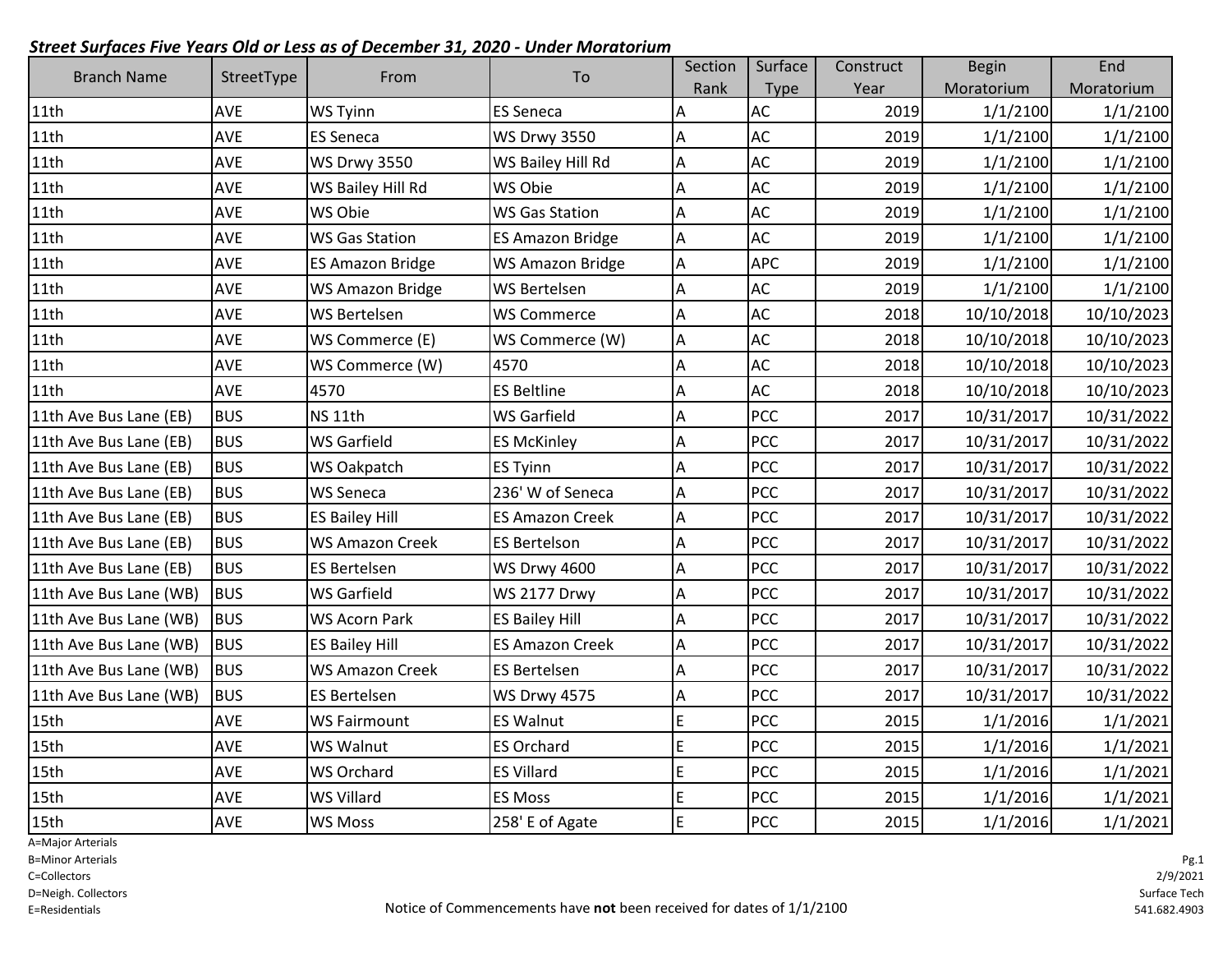| <b>Branch Name</b> | StreetType | From                | To                  | Section | Surface       | Construct | <b>Begin</b> | End        |
|--------------------|------------|---------------------|---------------------|---------|---------------|-----------|--------------|------------|
|                    |            |                     |                     | Rank    | Type          | Year      | Moratorium   | Moratorium |
| 15th               | AVE        | (crosswalk)         | <b>ES Agate</b>     | E       | AC            | 2015      | 1/1/2016     | 1/1/2021   |
| 16th               | <b>AVE</b> | <b>ES Jefferson</b> | WS Jefferson        | E       | <b>PCC</b>    | 2017      | 3/7/2018     | 3/7/2023   |
| 17th               | AVE        | <b>WS Fairmount</b> | <b>ES Walnut</b>    | E       | $\mathsf{AC}$ | 2015      | 1/1/2016     | 1/1/2021   |
| 17th               | AVE        | WS Walnut           | <b>ES Orchard</b>   | E       | AC            | 2015      | 1/1/2016     | 1/1/2021   |
| 17th               | AVE        | <b>WS Orchard</b>   | <b>ES Villard</b>   | E       | AC            | 2015      | 1/1/2016     | 1/1/2021   |
| 17th               | <b>AVE</b> | <b>WS Villard</b>   | <b>ES Moss</b>      | E       | AC            | 2015      | 1/1/2016     | 1/1/2021   |
| 17th               | AVE        | <b>WS Moss</b>      | <b>ES Columbia</b>  | E       | AC            | 2015      | 1/1/2016     | 1/1/2021   |
| 17th               | AVE        | WS Columbia         | <b>ES Agate</b>     | E       | AC            | 2015      | 1/1/2016     | 1/1/2021   |
| 18th               | <b>AVE</b> | 102' E Josh St      | <b>ES Bertelsen</b> | $\sf B$ | AC            | 2015      | 5/31/2016    | 5/31/2021  |
| 19th               | AVE        | WS Jackson          | WS Van Buren        | E       | AC            | 2019      | 1/1/2100     | 1/1/2100   |
| 19th               | <b>AVE</b> | WS Van Buren        | <b>ES Tyler</b>     | E       | <b>AC</b>     | 2019      | 1/1/2100     | 1/1/2100   |
| 19th               | AVE        | <b>Drwy 1895</b>    | <b>ES Chambers</b>  | E       | AC            | 2015      | 1/29/2016    | 1/29/2021  |
| 19th               | AVE        | <b>ES Harris</b>    | <b>WS Harris</b>    | C       | <b>PCC</b>    | 2016      | 1/1/2017     | 1/1/2022   |
| 19th               | AVE        | WS Jefferson        | <b>ES Madison</b>   | E       | <b>PCC</b>    | 2019      | 1/1/2100     | 1/1/2100   |
| 19th               | <b>AVE</b> | <b>ES Madison</b>   | <b>WS Monroe</b>    | E       | PCC           | 2019      | 1/1/2100     | 1/1/2100   |
| 19th               | AVE        | <b>ES Monroe</b>    | <b>ES Friendly</b>  | E       | <b>PCC</b>    | 2019      | 1/1/2100     | 1/1/2100   |
| 19th               | <b>AVE</b> | <b>ES Friendly</b>  | <b>ES Jackson</b>   | E       | AC            | 2019      | 1/1/2100     | 1/1/2100   |
| 1st                | <b>AVE</b> | <b>WS Blair</b>     | 1470 W 1st          | E       | <b>PCC</b>    | 2017      | 11/27/2017   | 11/27/2022 |
| 1st                | <b>AVE</b> | 1470 W 1st          | 1542 W 1st          | E       | <b>PCC</b>    | 2017      | 11/27/2017   | 11/27/2022 |
| 20th               | AVE        | WS Amazon Pkwy      | ES Oak              | B       | AC            | 2019      | 1/1/2100     | 1/1/2100   |
| 22nd               | AVE        | <b>WS Friendly</b>  | <b>ES Adams</b>     | E       | AC            | 2015      | 1/29/2016    | 1/29/2021  |
| 22nd               | AVE        | WS Adams            | WS Van Buren        | E       | AC            | 2015      | 1/29/2016    | 1/29/2021  |
| 22 <sub>nd</sub>   | AVE        | WS Van Buren        | <b>ES Tyler</b>     | E       | AC            | 2015      | 1/29/2016    | 1/29/2021  |
| 22nd               | AVE        | <b>ES Tyler</b>     | <b>ES Polk</b>      | E       | AC            | 2015      | 1/29/2016    | 1/29/2021  |
| 22 <sub>nd</sub>   | AVE        | WS Fillmore         | <b>ES Chambers</b>  | E       | AC            | 2015      | 1/29/2016    | 1/29/2021  |
| 25th               | AVE        | WS Hawkins Ln       | WS 3471             | D       | <b>AC</b>     | 2015      | 1/25/2016    | 1/25/2021  |
| 25th               | AVE        | WS 3471             | <b>ES Brittany</b>  | D       | AC            | 2015      | 1/25/2016    | 1/25/2021  |
| 27th               | AVE        | WS Spring           | <b>WS Central</b>   | E       | AC            | 2016      | 7/25/2016    | 7/25/2021  |
| 27th               | AVE        | <b>WS Central</b>   | <b>WS Columbia</b>  | E       | AC            | 2016      | 7/25/2016    | 7/25/2021  |

A=Major Arterials

B=Minor Arterials

C=Collectors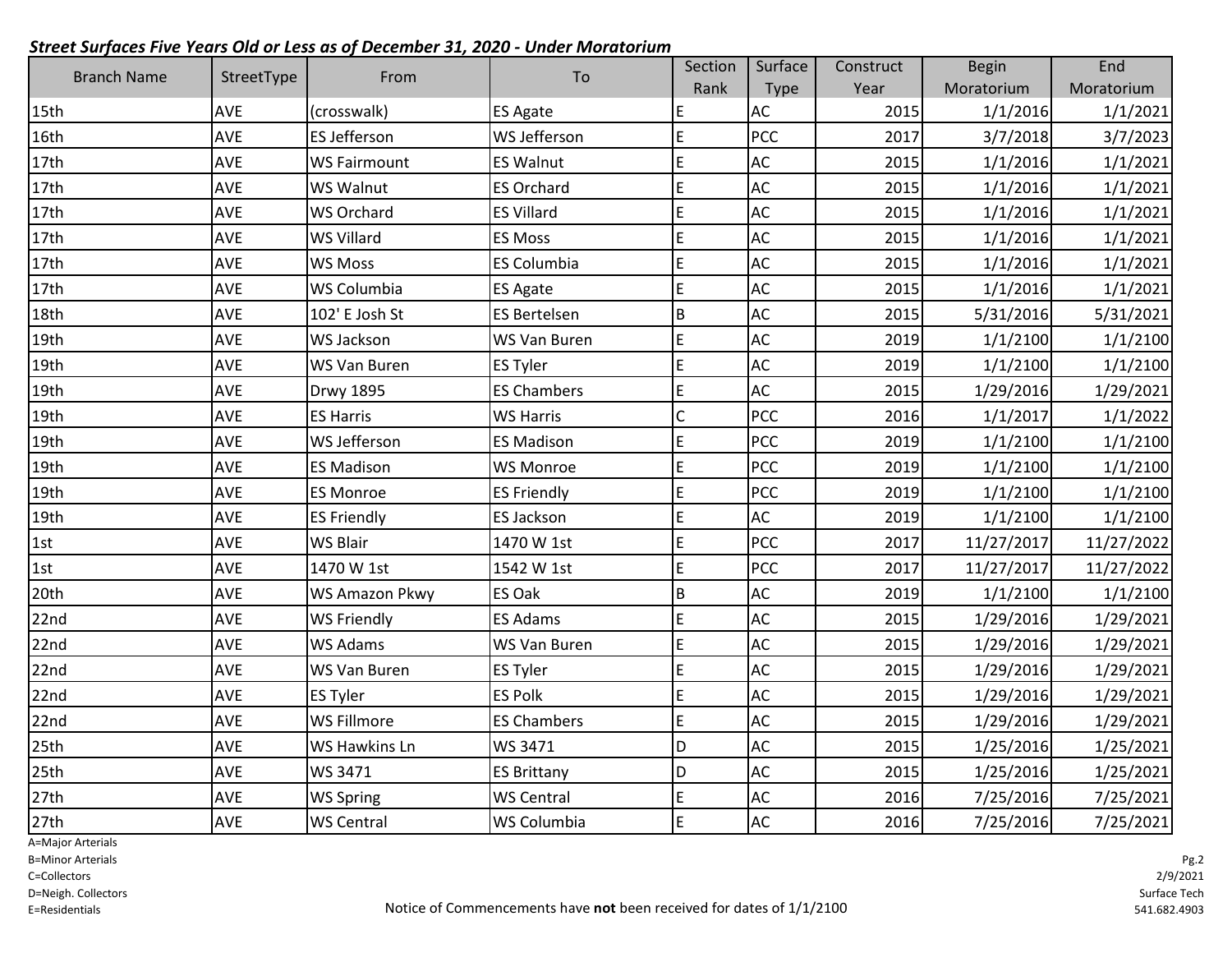| <b>Branch Name</b> |            |                       |                       | Section        | Surface       | Construct | <b>Begin</b> | End        |
|--------------------|------------|-----------------------|-----------------------|----------------|---------------|-----------|--------------|------------|
|                    | StreetType | From                  | To                    | Rank           | Type          | Year      | Moratorium   | Moratorium |
| 2nd                | AVE        | WS Blair Blvd         | <b>ES Chambers</b>    | C              | <b>AC</b>     | 2017      | 11/27/2017   | 11/27/2022 |
| 2nd                | <b>AVE</b> | <b>WS Chambers</b>    | <b>ES Garfield</b>    | $\mathsf{C}$   | AC            | 2017      | 11/27/2017   | 11/27/2022 |
| 30th               | AVE        | ES Overpass @ Spr     | <b>ES Agate</b>       | $\overline{B}$ | AC            | 2017      | 10/5/2017    | 10/5/2022  |
| 30th               | AVE        | <b>ES Ferry</b>       | WS Mill               | E              | <b>AC</b>     | 2018      | 10/25/2018   | 10/25/2023 |
| 30th               | AVE        | ES Mill               | <b>ES Willamette</b>  | $\mathsf E$    | AC            | 2018      | 10/25/2018   | 10/25/2023 |
| 3rd                | <b>AVE</b> | WS High               | <b>ES Pearl</b>       | $\mathsf{C}$   | AC            | 2019      | 1/1/2100     | 1/1/2100   |
| 3rd                | <b>AVE</b> | WS Lincoln            | <b>ES Lawrence</b>    | $\mathsf{C}$   | <b>PCC</b>    | 2017      | 8/14/2017    | 8/14/2022  |
| 3rd                | <b>AVE</b> | <b>ES Lawrence</b>    | <b>ES Washington</b>  | $\mathsf{C}$   | <b>PCC</b>    | 2017      | 8/14/2017    | 8/14/2022  |
| 5th                | <b>AVE</b> | <b>WS Chambers</b>    | <b>WS Grant</b>       | E              | AC            | 2019      | 1/1/2100     | 1/1/2100   |
| 5th                | AVE        | <b>WS Bertelsen</b>   | WS 4277               | E              | AC            | 2016      | 10/28/2016   | 10/28/2021 |
| 6th                | <b>AVE</b> | <b>WS Bertelsen</b>   | <b>ES Commercial</b>  | E              | <b>AC</b>     | 2016      | 10/28/2016   | 10/28/2021 |
| 6th Ave Bus Lane   | <b>BUS</b> | <b>ES Charnelton</b>  | <b>WS Blair</b>       | A              | <b>PCC</b>    | 2017      | 10/31/2017   | 10/31/2022 |
| 6th Ave Bus Lane   | <b>BUS</b> | <b>WS Bair</b>        | <b>ES Chambers</b>    | A              | <b>PCC</b>    | 2017      | 10/31/2017   | 10/31/2022 |
| 6th Ave Bus Lane   | <b>BUS</b> | <b>ES Chambers</b>    | <b>WS Garfield</b>    | A              | <b>PCC</b>    | 2017      | 10/31/2017   | 10/31/2022 |
| 7th                | <b>AVE</b> | WS Bertlesen          | <b>ES Commercial</b>  | E              | AC            | 2016      | 10/28/2016   | 10/28/2021 |
| 7th                | <b>AVE</b> | <b>WS Commercial</b>  | WS Oscar              | E              | AC            | 2016      | 10/28/2016   | 10/28/2021 |
| 7th                | PL         | SS 7th Ave            | <b>ES Seneca</b>      | $\mathsf{C}$   | AC            | 2018      | 4/25/2019    | 4/25/2024  |
| 7th                | PL         | <b>WS Seneca</b>      | <b>ES Bailey Hill</b> | $\mathsf{C}$   | AC            | 2018      | 4/25/2019    | 4/25/2024  |
| 7th Ave Bus Lane   | <b>BUS</b> | <b>ES Charnelton</b>  | 146' W of Blair       | A              | <b>PCC</b>    | 2017      | 10/31/2017   | 10/31/2022 |
| 7th Ave Bus Lane   | <b>BUS</b> | <b>WS Chambers</b>    | NS 7th Pl             | Α              | <b>PCC</b>    | 2017      | 10/31/2017   | 10/31/2022 |
| 8th                | AVE        | <b>WS Lincoln</b>     | <b>ES Jefferson</b>   | E              | $\mathsf{AC}$ | 2016      | 1/3/2017     | 1/3/2022   |
| 8th                | <b>AVE</b> | <b>WS Jefferson</b>   | <b>WS Monroe</b>      | $\mathsf E$    | AC            | 2016      | 1/3/2017     | 1/3/2022   |
| Addylee            | <b>ST</b>  | SS Dean               | <b>NS Argon</b>       | E              | AC            | 2015      | 2/4/2016     | 2/4/2021   |
| Alsea              | <b>DR</b>  | <b>ES Delta Hwy</b>   | <b>NS Sand Trap</b>   | E              | AC            | 2018      | 4/9/2019     | 4/9/2024   |
| Alva Park          | <b>DR</b>  | SS Bell               | <b>NS Wood</b>        | $\mathsf E$    | AC            | 2016      | 10/28/2016   | 10/28/2021 |
| Amazon             | DR         | <b>ES Hilyard</b>     | <b>SS Fox Hollow</b>  | $\overline{B}$ | AC            | 2018      | 11/16/2018   | 11/16/2023 |
| Amazon             | <b>DR</b>  | <b>ES Hilyard</b>     | <b>SS Dillard</b>     | B              | AC            | 2017      | 11/29/2017   | 11/29/2022 |
| Argon              | AVE        | WS Loadenquai         | 80' E of Revell St    | $\mathsf E$    | AC            | 2015      | 2/4/2016     | 2/4/2021   |
| Argon              | <b>AVE</b> | <b>ES Countryside</b> | <b>WS Patricia</b>    | İΕ             | <b>AC</b>     | 2015      | 2/4/2016     | 2/4/2021   |

A=Major Arterials

B=Minor Arterials

C=Collectors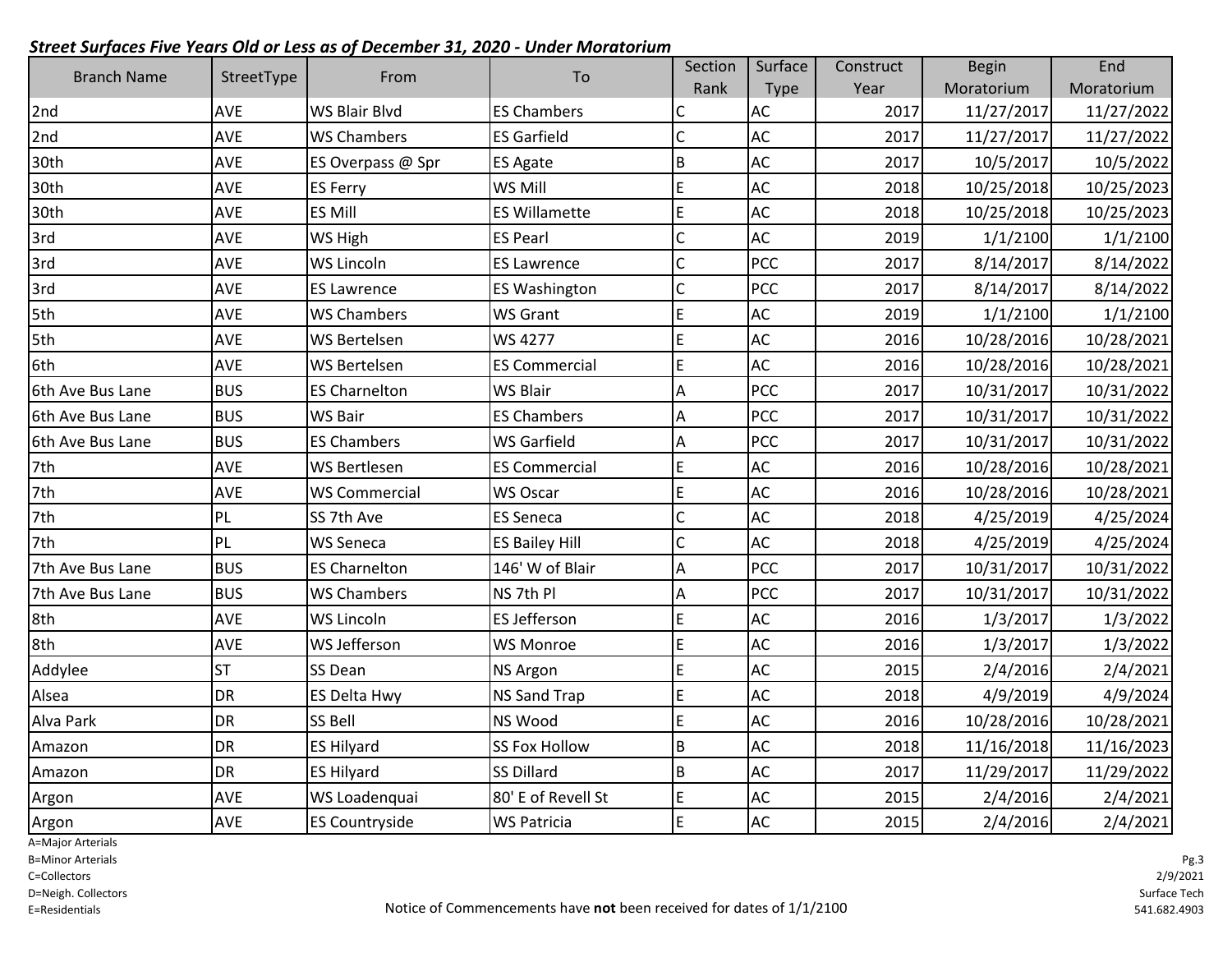| <b>Branch Name</b>       |            | From                     | To                    | Section | Surface   | Construct | <b>Begin</b> | End        |
|--------------------------|------------|--------------------------|-----------------------|---------|-----------|-----------|--------------|------------|
|                          | StreetType |                          |                       | Rank    | Type      | Year      | Moratorium   | Moratorium |
| Argon                    | <b>ST</b>  | <b>ES Sanders</b>        | <b>WS Stark</b>       | E       | <b>AC</b> | 2017      | 2/6/2018     | 2/6/2023   |
| Argon                    | AVE        | <b>WS Stark</b>          | <b>WS Famlee</b>      | E       | <b>AC</b> | 2017      | 2/6/2018     | 2/6/2023   |
| Argon                    | AVE        | <b>WS Famlee</b>         | 175' E of Hyacinth    | E       | AC        | 2014      | 2/6/2018     | 2/6/2023   |
| Argon                    | AVE        | <b>WS Famlee</b>         | 175' E of Hyacinth    | E       | AC        | 2017      | 2/6/2018     | 2/6/2023   |
| Argon                    | AVE        | 175' E of Hyacinth       | 290' E of Willowbrook | E       | AC        | 2017      | 2/6/2018     | 2/6/2023   |
| Argon                    | AVE        | 290' E of Willowrook     | WS Willowbrook        | E       | AC        | 2017      | 2/6/2018     | 2/6/2023   |
| Argon                    | AVE        | 290' E of Willowbrook    | WS Willowbrook        | E       | AC        | 2017      | 2/6/2018     | 2/6/2023   |
| Austin                   | <b>WAY</b> | 115' W of Brower         | <b>ES McCarty</b>     | E       | AC        | 2015      | 10/3/2018    | 10/3/2023  |
| Ayres                    | <b>RD</b>  | WS Delta Hwy N           | West End              | E       | AC        | 2019      | 1/1/2100     | 1/1/2100   |
| <b>Balfour</b>           | <b>ST</b>  | <b>Drwy 2665</b>         | <b>NS Teresa</b>      | E       | AC        | 2019      | 1/1/2100     | 1/1/2100   |
| <b>Barger</b>            | DR         | 100' E Of Altimont       | <b>ES Primrose</b>    | $\sf B$ | <b>AC</b> | 2019      | 1/1/2100     | 1/1/2100   |
| <b>Bedford</b>           | <b>WAY</b> | WS Oakway Rd             | <b>ES Fairoaks Dr</b> | E       | AC        | 2019      | 1/1/2100     | 1/1/2100   |
| <b>Best</b>              | <b>LN</b>  | SS Kentwood Dr           | 63' S of Ione Ave     | E       | AC        | 2017      | 8/24/2017    | 8/24/2022  |
| <b>Best</b>              | LN         | 63' S of Ione Ave        | <b>NS Drwy 1635</b>   | E       | AC        | 2017      | 8/24/2017    | 8/24/2022  |
| <b>Best</b>              | LN         | <b>NS Drwy 1635</b>      | NS Willakenzie Rd     | E       | AC        | 2017      | 8/24/2017    | 8/24/2022  |
| <b>Boresek</b>           | LN         | 269' S Of Naismith       | <b>NS Tyson</b>       | E       | AC        | 2017      | 2/6/2018     | 2/6/2023   |
| <b>Brookside</b>         | <b>DR</b>  | <b>WS Brae Burn</b>      | SS 999                | E       | AC        | 2019      | 1/1/2100     | 1/1/2100   |
| <b>Brookside</b>         | <b>DR</b>  | NS Montara Wy            | <b>NS 415</b>         | E       | AC        | 2019      | 1/1/2100     | 1/1/2100   |
| <b>Brookside</b>         | <b>DR</b>  | <b>NS415</b>             | SS Brae Burn          | E       | AC        | 2019      | 1/1/2100     | 1/1/2100   |
| Buff                     | <b>WAY</b> | SS Woodside              | <b>NS Sharon</b>      | E       | <b>AC</b> | 2018      | 11/15/2018   | 11/15/2023 |
| <b>Buff</b>              | <b>WAY</b> | SS Sharon                | NS Forrester Wy       | E       | AC        | 2018      | 11/15/2018   | 11/15/2023 |
| <b>Bungalow Crossing</b> |            | <b>ES Sterling Woods</b> | <b>WS Niclole</b>     | E       | AC        | 2017      | 11/8/2017    | 11/8/2022  |
| Byron                    | <b>ST</b>  | SS Dean                  | <b>NS Argon</b>       | E       | AC        | 2015      | 2/4/2016     | 2/4/2021   |
| Calgary                  | <b>ST</b>  | SS Holly                 | <b>NS Elanco</b>      | E       | AC        | 2019      | 1/1/2100     | 1/1/2100   |
| Calvin                   | <b>ST</b>  | SS Western Dr            | <b>NS Harlow Rd</b>   | E       | AC        | 2017      | 11/21/2017   | 11/21/2022 |
| Capital                  | DR         | <b>ES Spring</b>         | <b>NS Drwy 2843</b>   | E       | AC        | 2016      | 7/25/2016    | 7/25/2021  |
| Carmel                   | <b>AVE</b> | <b>SS Drwy 1732</b>      | SS Minda Dr           | E       | AC        | 2018      | 11/26/2018   | 11/26/2023 |
| Cascara                  | DR         | <b>ES Weldon</b>         | <b>SS Rockcress</b>   | E       | AC        | 2019      | 4/3/2019     | 4/3/2024   |
| Cedar Brook              | <b>DR</b>  | 267' S of Edna Way       | NS King Arthur CT     | E       | <b>AC</b> | 2017      | 1/3/2017     | 1/3/2022   |

A=Major Arterials

B=Minor Arterials

C=Collectors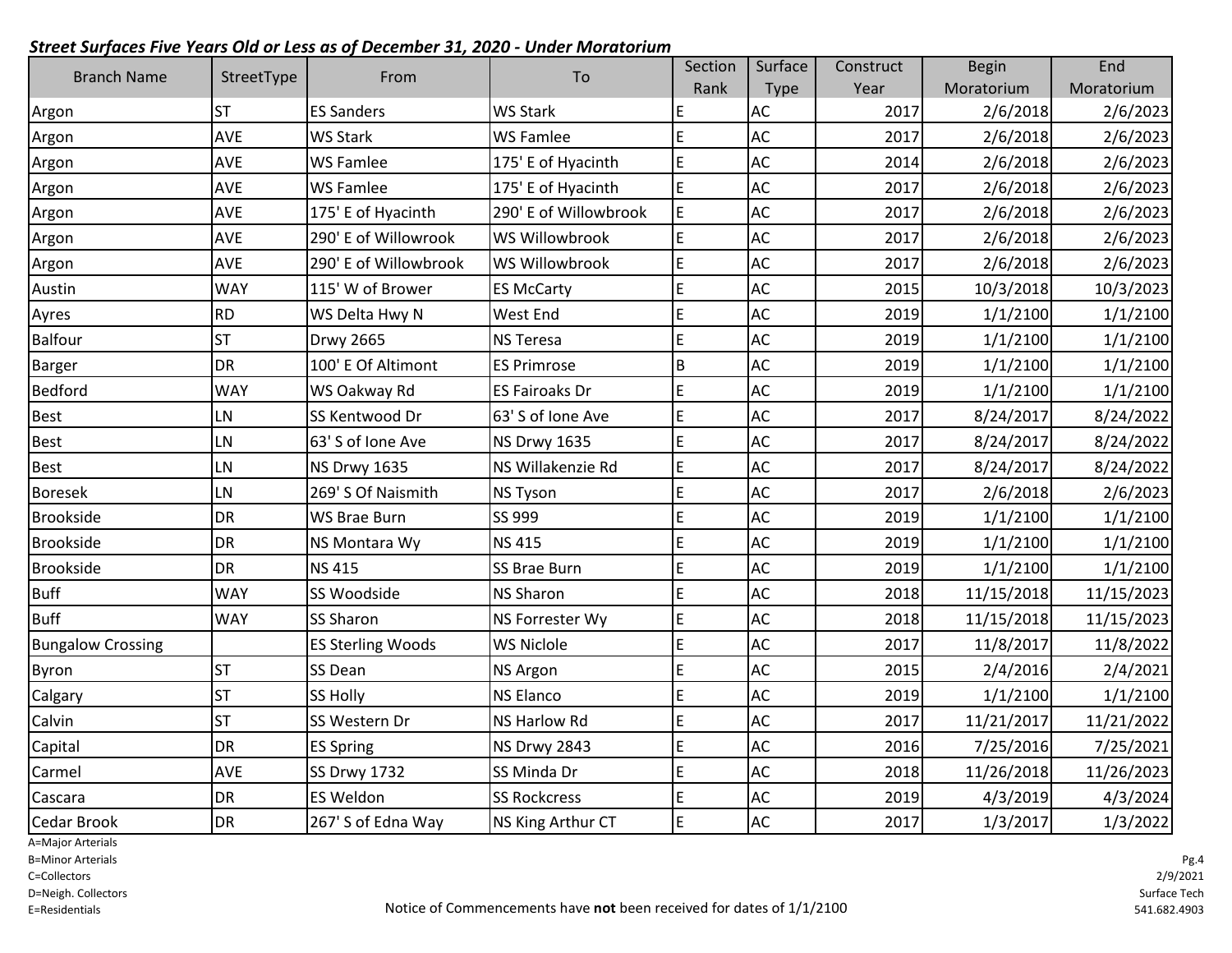| <b>Branch Name</b> | StreetType | From                 | To                   | Section | Surface    | Construct | <b>Begin</b> | End        |
|--------------------|------------|----------------------|----------------------|---------|------------|-----------|--------------|------------|
|                    |            |                      |                      | Rank    | Type       | Year      | Moratorium   | Moratorium |
| Centennial         | LP         | NS MI King Blvd      | NS MI King Blvd      | E       | <b>AC</b>  | 2016      | 1/1/2017     | 1/1/2022   |
| Charnelton         | <b>ST</b>  | SS W 4th             | NS W 5th             | E       | AC         | 2019      | 1/1/2100     | 1/1/2100   |
| Charnelton         | <b>ST</b>  | SS W 5th             | NSW 6th              | E       | AC         | 2019      | 1/1/2100     | 1/1/2100   |
| Charnelton         | <b>ST</b>  | SS W 6th             | NS W 7th             | E       | AC         | 2016      | 10/31/2017   | 10/31/2022 |
| Charnelton         | <b>ST</b>  | SS W 6th             | NS W 7th             | E       | <b>PCC</b> | 2015      | 10/31/2018   | 10/31/2023 |
| Charnelton         | <b>ST</b>  | SS W 7th             | NS W 8th             | E       | <b>PCC</b> | 2015      | 10/31/2018   | 10/31/2023 |
| Charnelton         | <b>ST</b>  | SS W 8th             | NS Broadway          | E       | <b>PCC</b> | 2015      | 10/31/2018   | 10/31/2023 |
| Charnelton         | <b>ST</b>  | <b>SS Broadway</b>   | NS W 10th            | E       | <b>PCC</b> | 2015      | 10/31/2018   | 10/31/2023 |
| Charnelton         | <b>ST</b>  | NS <sub>10th</sub>   | SS W 10th            | E       | PCC        | 2015      | 10/31/2018   | 10/31/2023 |
| Charnelton         | <b>ST</b>  | SS 10th              | NS <sub>11th</sub>   | E       | AC         | 2018      | 10/31/2017   | 10/31/2022 |
| Charnelton         | <b>ST</b>  | SS W 10th            | NS W 11th            | E       | PCC        | 2015      | 10/31/2018   | 10/31/2023 |
| <b>City View</b>   | <b>ST</b>  | PB 2815              | NS W 29th Ave        | E       | AC         | 2015      | 1/25/2016    | 1/25/2021  |
| Clemson            | <b>WAY</b> | <b>ES Walton</b>     | W End                | E       | AC         | 2017      | 10/1/2017    | 10/1/2022  |
| Coburg             | <b>RD</b>  | NS Game Farm Rd      | NS Hillsview #2      | B       | AC         | 2019      | 1/1/2100     | 1/1/2100   |
| Coburg             | <b>RD</b>  | NS Hillsview #2      | <b>NS Craftsman</b>  | B       | AC         | 2019      | 1/1/2100     | 1/1/2100   |
| Coburg             | <b>RD</b>  | <b>NS Craftsman</b>  | NS Hillsview #1      | B       | AC         | 2019      | 1/1/2100     | 1/1/2100   |
| Coburg             | <b>RD</b>  | NS Hillsview #1      | 903' N Of Kinney     | B       | AC         | 2019      | 1/1/2100     | 1/1/2100   |
| Cody               | <b>AVE</b> | WS Golden Garden     | <b>WS Blue Heron</b> | E       | AC         | 2018      | 1/1/2100     | 1/1/2100   |
| Columbia           | <b>ST</b>  | NS <sub>17th</sub>   | SS 17th              | E       | <b>APC</b> | 2015      | 1/1/2016     | 1/1/2021   |
| Commercial         | <b>ST</b>  | SS 5th Ave           | End)                 | E       | AC         | 2016      | 10/28/2016   | 10/28/2021 |
| Corydon            | <b>ST</b>  | SS Forrester Wy      | <b>SS Drwy 1050</b>  | E       | AC         | 2018      | 11/15/2018   | 11/15/2023 |
| Corydon            | <b>ST</b>  | <b>SS Drwy 1050</b>  | <b>NS Tandy Turn</b> | E       | AC         | 2018      | 11/15/2018   | 11/15/2023 |
| Countryside        | LN         | <b>SS Dean</b>       | <b>NS Argon</b>      | E       | AC         | 2015      | 2/4/2016     | 2/4/2021   |
| <b>County Farm</b> | <b>RD</b>  | 385' E of Fox Meadow | <b>ES Coburg</b>     | C       | AC         | 2016      | 10/16/2017   | 10/16/2022 |
| Crenshaw           | <b>RD</b>  | Light Pole 15706     | Light Pole 15704     | E       | AC         | 2019      | 8/29/2019    | 8/29/2024  |
| Crenshaw           | <b>RD</b>  | Light Pole 15704     | NS Lantern Ln        | E       | AC         | 2019      | 8/29/2019    | 8/29/2024  |
| Danebo             | <b>AVE</b> | SS Cody              | <b>NS Burnett</b>    | E       | AC         | 2018      | 1/1/2100     | 1/1/2100   |
| Davis              | <b>ST</b>  | SS Bell              | NS Wood              | E       | AC         | 2016      | 1/1/2017     | 1/1/2022   |
| Davis              | lsт        | SS Wood              | <b>NS Elmira</b>     | E       | AC         | 2016      | 10/28/2016   | 10/28/2021 |

A=Major Arterials

B=Minor Arterials

C=Collectors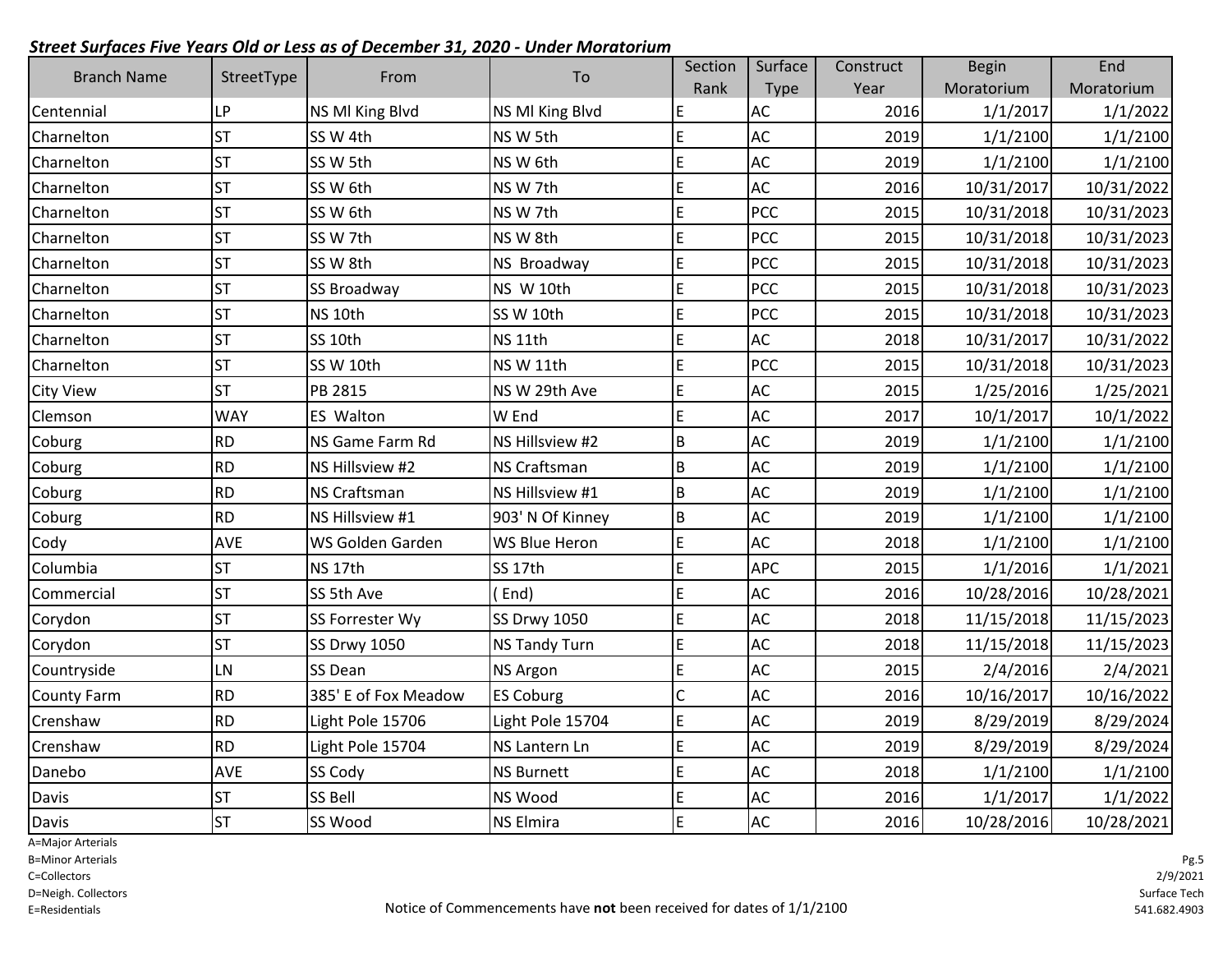|                        |            |                     |                     | Section        | Surface       | Construct | <b>Begin</b> | End        |
|------------------------|------------|---------------------|---------------------|----------------|---------------|-----------|--------------|------------|
| <b>Branch Name</b>     | StreetType | From                | To                  | Rank           | <b>Type</b>   | Year      | Moratorium   | Moratorium |
| Dean                   | <b>AVE</b> | <b>WS River Rd</b>  | <b>WS Naismith</b>  | E              | AC            | 2015      | 2/4/2016     | 2/4/2021   |
| Dean                   | <b>AVE</b> | <b>WS Naismith</b>  | <b>WS Gipson</b>    | E              | <b>AC</b>     | 2015      | 2/4/2016     | 2/4/2021   |
| Dean                   | AVE        | <b>WS Gipson</b>    | <b>ES Patricia</b>  | E              | AC            | 2015      | 2/4/2016     | 2/4/2021   |
| Dean                   | <b>AVE</b> | <b>WS Patricia</b>  | End                 | E              | AC            | 2015      | 2/4/2016     | 2/4/2021   |
| Deschutes              | <b>AVE</b> | E End               | ES John Day         | E              | AC            | 2018      | 4/9/2019     | 4/9/2024   |
| Deschutes              | AVE        | WS John Day         | <b>ES Siletz</b>    | E              | AC            | 2018      | 4/9/2019     | 4/9/2024   |
| Donohoe                | AVE        | 120' W of Brower    | <b>ES McCarty</b>   | E              | $\mathsf{AC}$ | 2015      | 10/3/2018    | 10/3/2023  |
| Donohoe                | <b>AVE</b> | <b>NS Donohoe</b>   | N End (CDS)         | E              | AC            | 2015      | 10/3/2018    | 10/3/2023  |
| Donohoe                | <b>BLV</b> | <b>ES McCarty</b>   | 20' S of Adelman    | E              | AC            | 2015      | 10/3/2018    | 10/3/2023  |
| Edna                   | <b>WAY</b> | 86' W of Heiztman   | ES King Arthur CT   | E              | AC            | 2017      | 1/3/2017     | 1/3/2022   |
| Edna                   | <b>WAY</b> | WS King Arthur Ct   | ES Cedar Brook Dr   | E              | AC            | 2017      | 1/3/2017     | 1/3/2022   |
| Elanco                 | AVE        | <b>Drwy 1675</b>    | <b>ES Norkenzie</b> | E              | AC            | 2019      | 1/1/2100     | 1/1/2100   |
| Elanco                 | <b>AVE</b> | N End (1629-1669)   | <b>NS Elanco</b>    | E              | AC            | 2019      | 1/1/2100     | 1/1/2100   |
| Elanco                 | <b>AVE</b> | S End               | <b>Drwy 1675</b>    | E              | AC            | 2019      | 1/1/2100     | 1/1/2100   |
| Elkhorn                | DR         | 110' W of Metolius  | W End               | E              | AC            | 2017      | 12/12/2017   | 12/12/2022 |
| Emily                  | LN         | 100' W of Calument  | <b>SS Briars</b>    | E              | AC            | 2018      | 2/7/2018     | 2/7/2023   |
| Fair Oaks              | DR         | WS Oakway Rd        | NS Fairway Lp       | E              | AC            | 2019      | 1/1/2100     | 1/1/2100   |
| Fairfield              | AVE        | WS Hwy 99           | SS Hawthorne        | D              | AC            | 2016      | 9/10/2017    | 9/10/2022  |
| Fairfield              | AVE        | <b>SS Hawthorne</b> | <b>NS Royal</b>     | D              | AC            | 2016      | 9/10/2017    | 9/10/2022  |
| Famlee                 | LN         | <b>SS Tyson</b>     | <b>NS Argon</b>     | E              | AC            | 2017      | 2/6/2018     | 2/6/2023   |
| Fillmore               | <b>ST</b>  | SS W 19th           | NS W 24th           | E              | AC            | 2015      | 1/29/2016    | 1/29/2021  |
| Forrester              | <b>WAY</b> | WS Coburg Rd        | <b>WS Drwy 1033</b> | E              | AC            | 2018      | 11/15/2018   | 11/15/2023 |
| Friendly               | ST         | SS W 24th           | NS W 28th           | D              | AC            | 2015      | 1/29/2016    | 1/29/2021  |
| Gardenia               | <b>WAY</b> | 95' S of Wedgewood  | 90' S of Grizzley   | E              | AC            | 2014      | 2/26/2016    | 2/26/2021  |
| Garfield               | <b>ST</b>  | <b>SS Roosevelt</b> | NS <sub>6th</sub>   | C              | AC            | 2018      | 10/4/2018    | 10/4/2023  |
| Garfield Bus Lane (NB) | <b>BUS</b> | NS 7th Pl           | <b>NS Broadway</b>  | Α              | PCC           | 2017      | 10/31/2017   | 10/31/2022 |
| Garfield Bus Lane (NB) | <b>BUS</b> | NS W Broadway       | NS <sub>11th</sub>  | Α              | <b>PCC</b>    | 2017      | 10/31/2017   | 10/31/2022 |
| Garfield Bus Lane (SB) | <b>BUS</b> | SS 6th Ave          | NS7th Pl            | A              | PCC           | 2017      | 10/31/2017   | 10/31/2022 |
| Garfield Bus Lane (SB) | <b>BUS</b> | NS 7th Pl           | NS W Broadway       | $\overline{A}$ | <b>PCC</b>    | 2017      | 10/31/2017   | 10/31/2022 |

A=Major Arterials

B=Minor Arterials

C=Collectors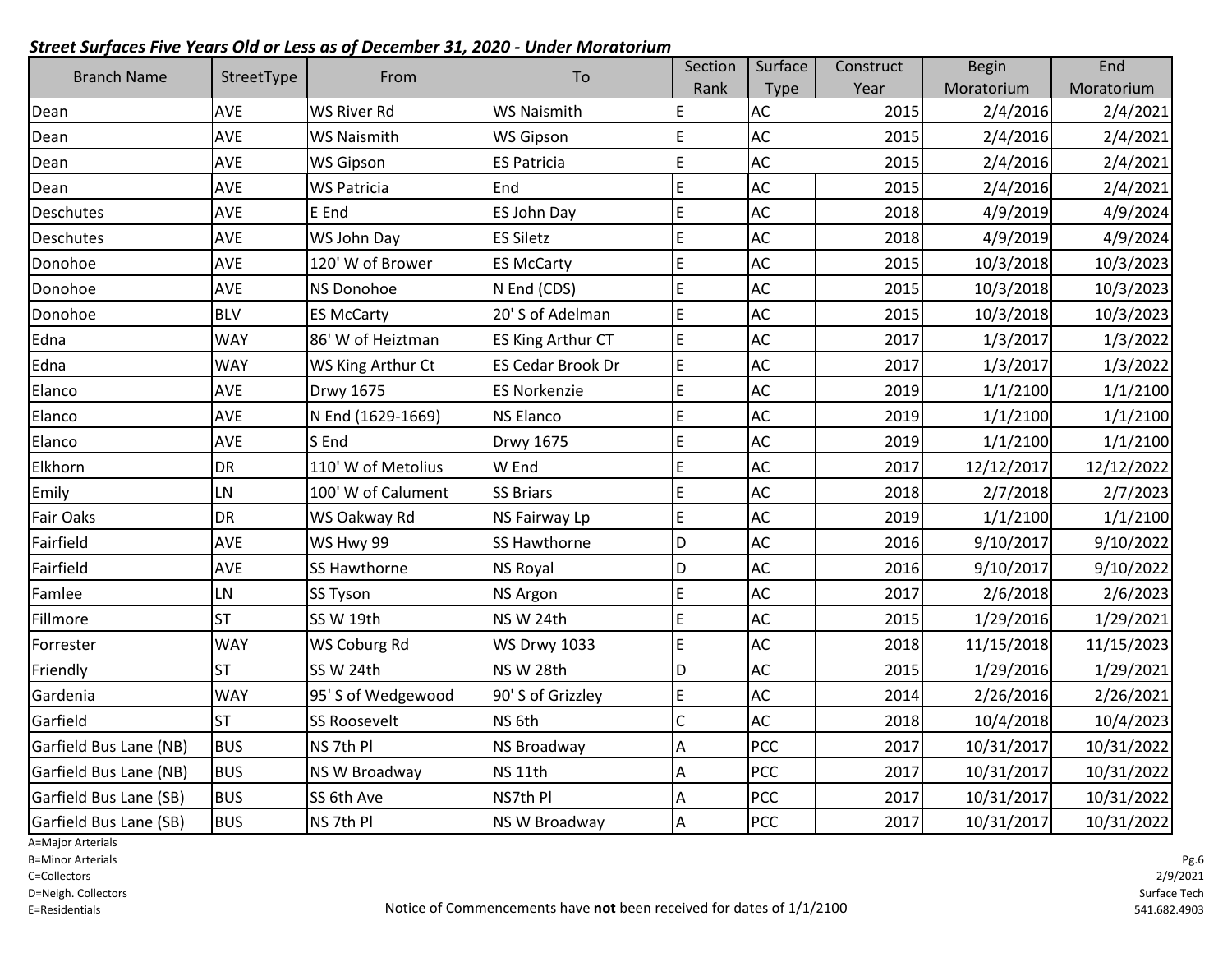| <b>Branch Name</b>     |            | From                    | To                  | Section      | Surface       | Construct | <b>Begin</b> | End        |
|------------------------|------------|-------------------------|---------------------|--------------|---------------|-----------|--------------|------------|
|                        | StreetType |                         |                     | Rank         | Type          | Year      | Moratorium   | Moratorium |
| Garfield Bus Lane (SB) | <b>BUS</b> | NS W Broadway           | NS <sub>11th</sub>  | Α            | <b>PCC</b>    | 2017      | 10/31/2017   | 10/31/2022 |
| George                 | <b>CT</b>  | SS Western Dr           | S 202 Western Dr    | E            | AC            | 2017      | 11/21/2017   | 11/21/2022 |
| Gipson                 | <b>ST</b>  | 124' S of Mackin        | NS Dean             | E            | AC            | 2015      | 2/4/2016     | 2/4/2021   |
| <b>Golden Gardens</b>  | <b>ST</b>  | <b>NS 2297</b>          | <b>NS Barger</b>    | E            | AC            | 2018      | 1/1/2100     | 1/1/2100   |
| Grant                  | <b>ST</b>  | SS W 5th                | NS W 6th            | E            | AC            | 2019      | 1/1/2100     | 1/1/2100   |
| <b>Green Hill</b>      | <b>RD</b>  | <b>SS RR Track</b>      | NS <sub>11th</sub>  | B            | AC            | 2016      | 1/1/2100     | 1/1/2100   |
| Grizzly                | AVE        | W End                   | WS Gardenia         | E            | AC            | 2014      | 2/26/2016    | 2/26/2021  |
| Grizzly                | AVE        | <b>ES Gardenia</b>      | WS River Lp 1       | E            | AC            | 2014      | 2/26/2016    | 2/26/2021  |
| Harold                 | <b>ST</b>  | SS Wood                 | SS Bell             | E            | $\mathsf{AC}$ | 2016      | 10/28/2016   | 10/28/2021 |
| Harris                 | <b>ST</b>  | SS <sub>18th</sub>      | NS <sub>19th</sub>  | D            | AC            | 2016      | 8/29/2017    | 8/29/2022  |
| <b>Harris</b>          | <b>ST</b>  | SS 19th                 | NS <sub>24th</sub>  | D            | AC            | 2016      | 8/29/2017    | 8/29/2022  |
| Harris                 | <b>ST</b>  | SS 24th                 | NS <sub>28th</sub>  | D            | AC            | 2016      | 8/29/2017    | 8/29/2022  |
| Harris                 | <b>ST</b>  | NS <sub>28th</sub>      | SS 28th             | D            | <b>PCC</b>    | 2016      | 8/29/2017    | 8/29/2022  |
| Hilliard               | LN         | 135' W Of River Rd      | 90' East Of Lund    | E            | AC            | 2017      | 12/22/2017   | 12/22/2022 |
| Howard                 | AVE        | WS N Park               | <b>ES Larry</b>     | E            | AC            | 2015      | 1/5/2016     | 1/5/2021   |
| Hyacinth               | <b>ST</b>  | 117' S Of Brotherton    | <b>NS Tyson</b>     | D            | AC            | 2017      | 2/6/2018     | 2/6/2023   |
| Hyacinth               | <b>ST</b>  | <b>NS Tyson</b>         | SS Tyson            | D            | <b>PCC</b>    | 2017      | 2/6/2018     | 2/6/2023   |
| Hyacinth               | <b>ST</b>  | <b>SS Tyson</b>         | <b>NS Argon</b>     | D            | AC            | 2017      | 2/6/2018     | 2/6/2023   |
| Ione                   | AVE        | WS Best Ln              | <b>ES Adkins</b>    | E            | AC            | 2017      | 8/24/2017    | 8/24/2022  |
| Jacobs                 | <b>DR</b>  | <b>SS Pattison</b>      | <b>NS Concord</b>   | $\mathsf E$  | AC            | 2016      | 9/10/2017    | 9/10/2022  |
| Jacobs                 | <b>DR</b>  | <b>NS Concord</b>       | <b>NS Fairfield</b> | $\mathsf E$  | AC            | 2016      | 9/10/2017    | 9/10/2022  |
| Jefferson              | <b>ST</b>  | SS W 8th Ave            | NS W Broadway       | $\sf B$      | <b>PCC</b>    | 2017      | 3/7/2018     | 3/7/2023   |
| Jefferson              | <b>ST</b>  | SS W Broadway           | NS <sub>10th</sub>  | B            | PCC           | 2017      | 3/7/2018     | 3/7/2023   |
| Jefferson              | <b>ST</b>  | SS 10th                 | NS <sub>11th</sub>  | B            | <b>PCC</b>    | 2017      | 3/7/2018     | 3/7/2023   |
| Jefferson              | <b>ST</b>  | SS 11th Ave             | SS 12th Ave         | $\sf B$      | PCC           | 2017      | 3/7/2018     | 3/7/2023   |
| Jefferson              | <b>ST</b>  | SS 12th Ave             | NS 13th Ave         | $\sf B$      | <b>PCC</b>    | 2017      | 3/7/2018     | 3/7/2023   |
| Jefferson              | <b>ST</b>  | SS <sub>13th</sub>      | NS Amazon Bridge    | $\mathsf C$  | PCC           | 2017      | 3/7/2018     | 3/7/2023   |
| Jefferson              | <b>ST</b>  | <b>SS Amazon Bridge</b> | NS <sub>15th</sub>  | $\mathsf C$  | PCC           | 2017      | 3/7/2018     | 3/7/2023   |
| Jefferson              | <b>ST</b>  | NS 15th                 | SS 15th             | $\mathsf{C}$ | <b>PCC</b>    | 2017      | 3/7/2018     | 3/7/2023   |

A=Major Arterials

B=Minor Arterials

C=Collectors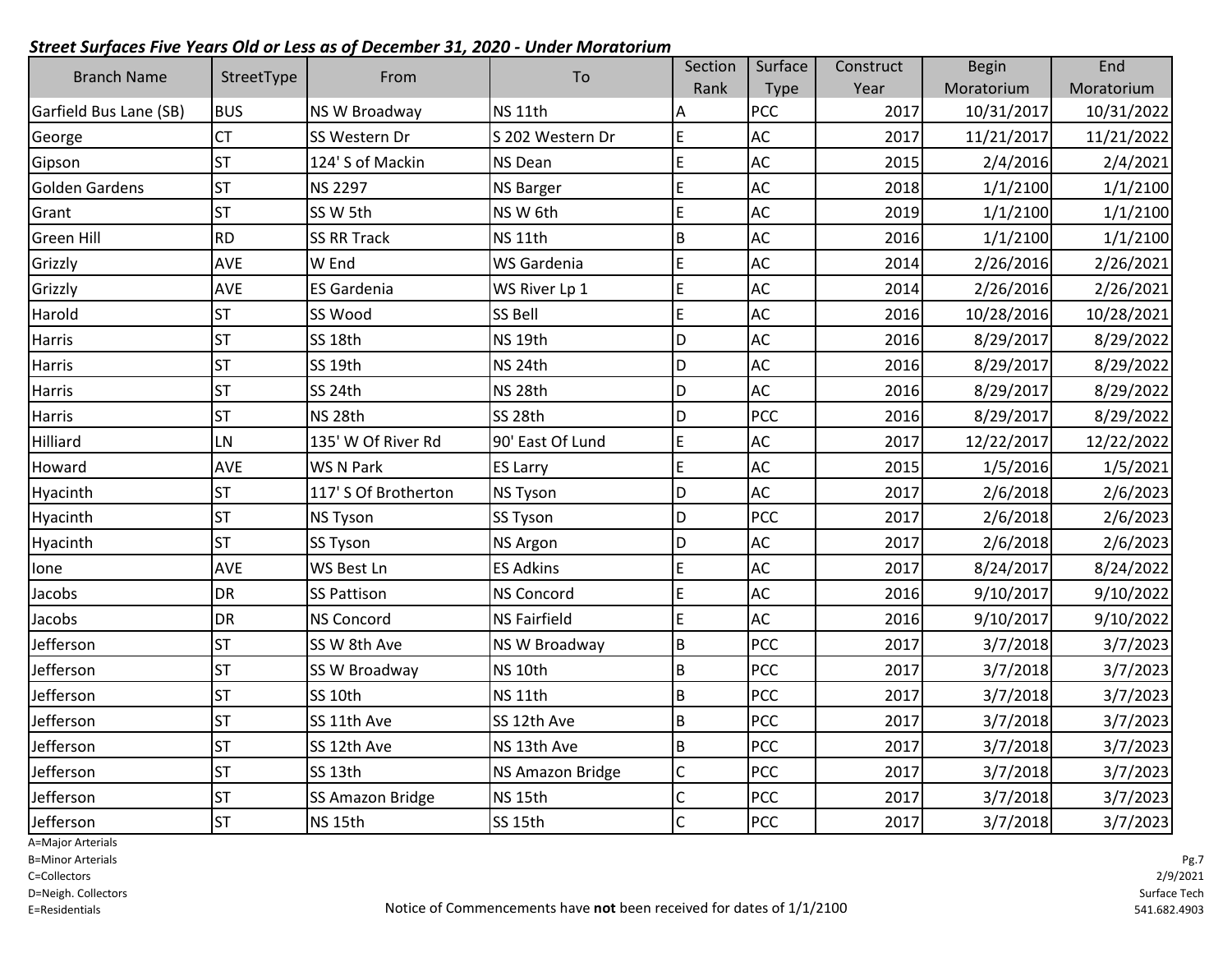| <b>Branch Name</b> | StreetType | From                | To                    | Section      | Surface     | Construct | <b>Begin</b> | End        |
|--------------------|------------|---------------------|-----------------------|--------------|-------------|-----------|--------------|------------|
|                    |            |                     |                       | Rank         | <b>Type</b> | Year      | Moratorium   | Moratorium |
| Jefferson          | <b>ST</b>  | SS W 15th           | NS W 16th             | С            | <b>PCC</b>  | 2017      | 3/7/2018     | 3/7/2023   |
| Jefferson          | <b>ST</b>  | SS 16th             | NS <sub>17th</sub>    | $\mathsf{C}$ | <b>PCC</b>  | 2017      | 3/7/2018     | 3/7/2023   |
| Jefferson          | <b>ST</b>  | NS <sub>17th</sub>  | NS <sub>18th</sub>    | $\mathsf{C}$ | PCC         | 2017      | 3/7/2018     | 3/7/2023   |
| Jerry              | <b>ST</b>  | <b>SS Richard</b>   | <b>NS Royal</b>       | E            | <b>AC</b>   | 2019      | 10/25/2019   | 10/25/2024 |
| John Day           | <b>DR</b>  | <b>NS Nehalem</b>   | <b>NS Deschutes</b>   | E            | <b>AC</b>   | 2018      | 4/9/2019     | 4/9/2024   |
| John Day           | DR         | <b>NS Deshutes</b>  | <b>NS Santiam</b>     | E            | AC          | 2018      | 4/9/2019     | 4/9/2024   |
| John Day           | DR         | <b>NS Santiam</b>   | <b>ES Delta Hwy</b>   | E            | AC          | 2018      | 4/9/2019     | 4/9/2024   |
| John Day           | <b>DR</b>  | WS Delta Hwy        | 542' West             | E            | AC          | 2019      | 1/1/2100     | 1/1/2100   |
| John Day           | <b>DR</b>  | 542' West           | <b>West End</b>       | E            | AC          | 2019      | 1/1/2100     | 1/1/2100   |
| King Arthur        | <b>CT</b>  | N (End)             | 25' E of Enchantment  | E            | <b>AC</b>   | 2017      | 1/3/2017     | 1/3/2022   |
| Kipling            | <b>WAY</b> | 70' W of Lord Byron | <b>ES Shadowview</b>  | E            | AC          | 2017      | 2/22/2017    | 2/22/2022  |
| Korbel             | <b>ST</b>  | 36' N Of Pinot Noir | 94' N of Winery       | E            | AC          | 2017      | 6/5/2018     | 6/5/2023   |
| Lantern            | LN         | <b>ES Pool</b>      | End                   | E            | <b>AC</b>   | 2019      | 8/29/2019    | 8/29/2024  |
| Lariat             | <b>DR</b>  | ES Oakway Rd        | Lariat Dr             | E            | AC          | 2019      | 1/1/2100     | 1/1/2100   |
| Lariat Meadows     | <b>DR</b>  | (End) 2499          | <b>ES Lariat Dr</b>   | E            | AC          | 2019      | 1/1/2100     | 1/1/2100   |
| Lariat Mesa        |            | (End) 2473          | <b>ES Lariat Dr</b>   | E            | AC          | 2019      | 1/1/2100     | 1/1/2100   |
| Larkspur           | AVE        | <b>WS Norkenzie</b> | <b>ES W Drwy 1485</b> | E            | AC          | 2018      | 11/26/2018   | 11/26/2023 |
| Larkspur           | <b>LP</b>  | <b>ES Norkenzie</b> | NS Monterey Ln        | E            | AC          | 2018      | 11/26/2018   | 11/26/2023 |
| Larkspur           | <b>LP</b>  | <b>SS Monterey</b>  | <b>ES Norkenzie</b>   | E            | AC          | 2018      | 11/26/2018   | 11/26/2023 |
| Larry              | LN         | <b>NS Howard</b>    | <b>NS Pennington</b>  | E            | <b>AC</b>   | 2015      | 1/5/2016     | 1/5/2021   |
| Lawrence           | <b>ST</b>  | NS Drwy 36          | <b>SS Clark</b>       | E            | <b>PCC</b>  | 2019      | 1/1/2100     | 1/1/2100   |
| Lawrence           | <b>ST</b>  | <b>SS Clark</b>     | NS 1st                | E            | <b>PCC</b>  | 2019      | 1/1/2100     | 1/1/2100   |
| Lawrence           | <b>ST</b>  | NSW1st              | NSW 2nd               | E            | PCC         | 2019      | 1/1/2100     | 1/1/2100   |
| Lawrence           | <b>ST</b>  | NS <sub>2nd</sub>   | NS 3rd                | E            | PCC         | 2019      | 1/1/2100     | 1/1/2100   |
| Lawrence           | <b>ST</b>  | SS 3rd              | NS <sub>4th</sub>     | E            | <b>PCC</b>  | 2019      | 1/1/2100     | 1/1/2100   |
| Lawrence           | <b>ST</b>  | SS 4th              | NS 5th                | E            | PCC         | 2019      | 1/1/2100     | 1/1/2100   |
| Lawrence           | <b>ST</b>  | SS 5th              | NS <sub>6th</sub>     | E            | <b>APC</b>  | 2019      | 1/1/2100     | 1/1/2100   |
| Leigh              | <b>ST</b>  | (End) 1098          | NS Western Dr         | E            | AC          | 2017      | 11/21/2017   | 11/21/2022 |
| Lincoln            | <b>ST</b>  | SS W 5th            | NS W 6th              | E            | <b>APC</b>  | 2016      | 1/3/2017     | 1/3/2022   |

A=Major Arterials

B=Minor Arterials

C=Collectors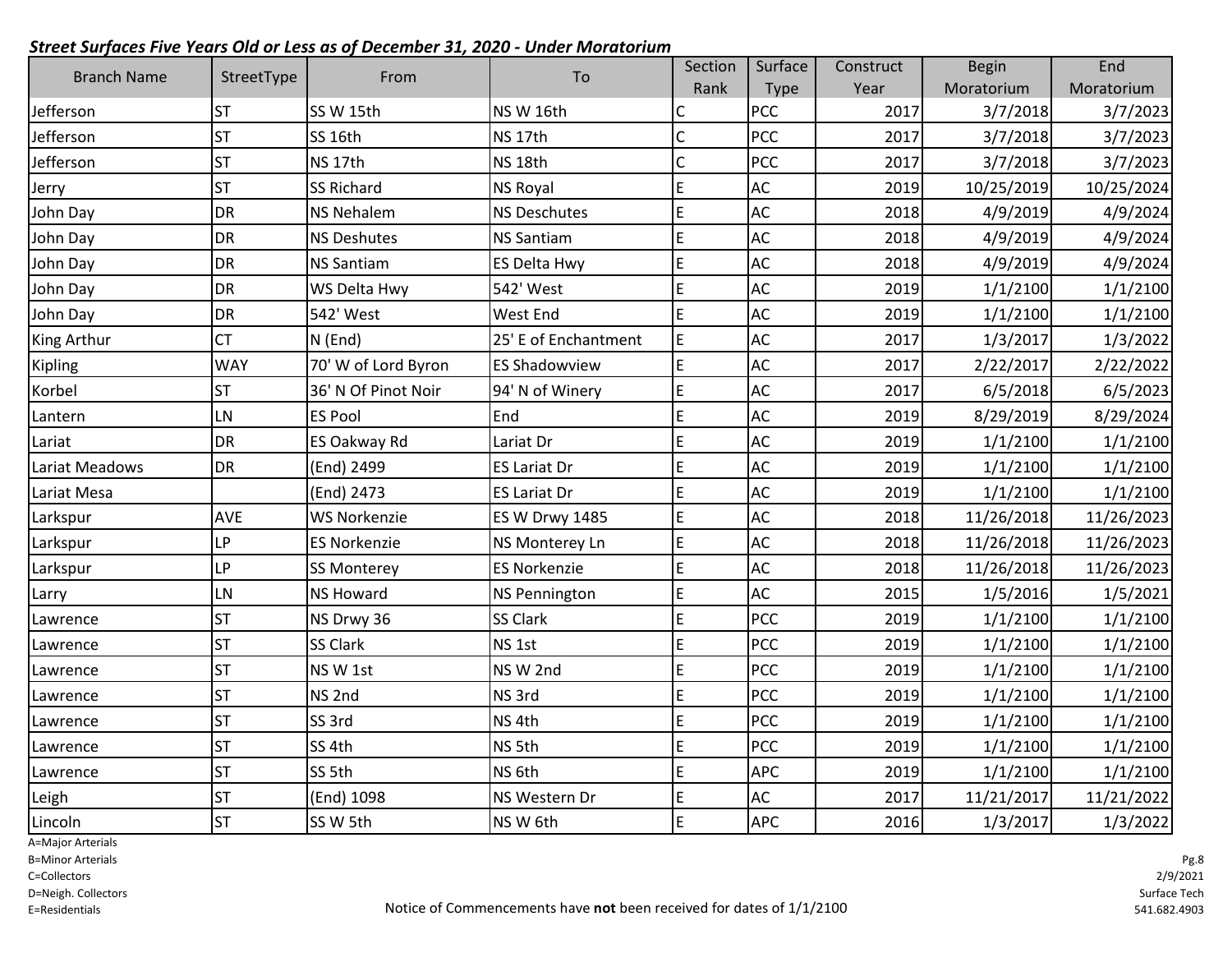| <b>Branch Name</b>   | StreetType | From                   | To                     | Section     | Surface    | Construct | <b>Begin</b> | End        |
|----------------------|------------|------------------------|------------------------|-------------|------------|-----------|--------------|------------|
|                      |            |                        |                        | Rank        | Type       | Year      | Moratorium   | Moratorium |
| Lincoln              | <b>ST</b>  | SS W 6th               | NS W 7th               | E           | <b>APC</b> | 2016      | 1/3/2017     | 1/3/2022   |
| Lincoln              | <b>ST</b>  | SS W 7th               | NS W 8th               | E           | <b>APC</b> | 2016      | 1/3/2017     | 1/3/2022   |
| Lincoln              | <b>ST</b>  | NS 8th                 | SS 8th                 | E           | AC         | 2016      | 1/3/2017     | 1/3/2022   |
| Lincoln              | <b>ST</b>  | SS W 8th               | NS W 11th              | E           | <b>APC</b> | 2016      | 1/3/2017     | 1/3/2022   |
| Lincoln              | <b>ST</b>  | SS W 11th              | NS W 13th              | E           | <b>APC</b> | 2016      | 1/3/2017     | 1/3/2022   |
| Logan                | LN         | SS 13th Ave            | 190' S of 13th Ave     | E           | AC         | 2017      | 5/10/2017    | 5/10/2022  |
| Longfellow           | PL         | 70' W of Lord Byron    | <b>ES Shadowview</b>   | E           | <b>AC</b>  | 2017      | 2/22/2017    | 2/22/2022  |
| Longfellow           | PL         | <b>WS Shadowview</b>   | <b>ES Melville</b>     | E           | AC         | 2017      | 2/22/2017    | 2/22/2022  |
| Louis                | <b>ST</b>  | <b>SS Hawthorne</b>    | <b>NS Royal</b>        | E           | AC         | 2019      | 10/25/2019   | 10/25/2024 |
| Louis                | <b>ST</b>  | <b>SS Royal</b>        | NS Drwy 715            | E           | AC         | 2019      | 10/25/2019   | 10/25/2024 |
| Lydick               | <b>WAY</b> | <b>ES Tomahawk</b>     | NS Harlow Rd           | E           | AC         | 2017      | 11/21/2017   | 11/21/2022 |
| <b>McCarty</b>       | <b>WAY</b> | <b>NS Austin</b>       | <b>NS Donohoe</b>      | E           | AC         | 2015      | 10/3/2018    | 10/3/2023  |
| Meadowood            | DR         | E End                  | <b>ES Gilham</b>       | E           | AC         | 2018      | 4/17/2018    | 4/17/2023  |
| Meadowood            | <b>DR</b>  | WS Gilham              | <b>ES Quail Meadow</b> | E           | <b>AC</b>  | 2017      | 12/11/2017   | 12/11/2022 |
| Melville             | <b>WAY</b> | N End                  | <b>NS Tennyson</b>     | E           | AC         | 2017      | 2/22/2017    | 2/22/2022  |
| Mill                 | <b>ST</b>  | SSE <sub>2nd</sub>     | NSE 3rd                | E           | AC         | 2019      | 1/1/2100     | 1/1/2100   |
| Mill                 | <b>ST</b>  | SS 30th Ave            | NS 390 Drwy            | E           | AC         | 2018      | 10/25/2018   | 10/25/2023 |
| Montreal             | AVE        | <b>WS Balfour</b>      | <b>ES Calgary</b>      | E           | AC         | 2019      | 1/1/2100     | 1/1/2100   |
| Morgan               | PL         | WS Lydick Ln           | 156' W of Lydick Ln    | $\mathsf E$ | AC         | 2017      | 11/21/2017   | 11/21/2022 |
| Naismith             | <b>BLV</b> | 165' S of Mackin       | <b>NS Dean</b>         | E           | AC         | 2015      | 2/4/2016     | 2/4/2021   |
| Nehalem              | <b>DR</b>  | WS John Day            | <b>ES John Day</b>     | E           | AC         | 2018      | 4/9/2019     | 4/9/2024   |
| Nehalem              | DR         | ES John Day            | <b>ES Delta Hwy</b>    | E           | AC         | 2018      | 4/9/2019     | 4/9/2024   |
| Nestucca             | <b>LP</b>  | <b>SS Alsea</b>        | <b>SS Sand Trap</b>    | E           | <b>AC</b>  | 2018      | 4/9/2019     | 4/9/2024   |
| Nicole               | <b>WAY</b> | <b>SS Bungalow</b>     | 45' N of Sterling Park | E           | AC         | 2017      | 11/8/2017    | 11/8/2022  |
| Norwich              | <b>AVE</b> | SS Lathen              | 114' S of Lathen       | E           | AC         | 2015      | 2/4/2016     | 2/4/2021   |
| <b>NW Expressway</b> |            | <b>SS Maxwell</b>      | <b>SS Maxwell Conn</b> | B           | AC         | 2017      | 1/1/2100     | 1/1/2100   |
| <b>NW Expressway</b> |            | <b>SS Maxwell Conn</b> | 1685' S Of Maxwell     | B           | AC         | 2017      | 1/1/2100     | 1/1/2100   |
| <b>NW Expressway</b> |            | 1685' S Of Maxwell     | 668' S Of Cornwall     | $\sf B$     | AC         | 2017      | 1/1/2100     | 1/1/2100   |
| <b>NW Expressway</b> |            | 668' S Of Cornwall     | SS EWEB PB 31915       | B           | AC         | 2017      | 1/1/2100     | 1/1/2100   |

A=Major Arterials

B=Minor Arterials

C=Collectors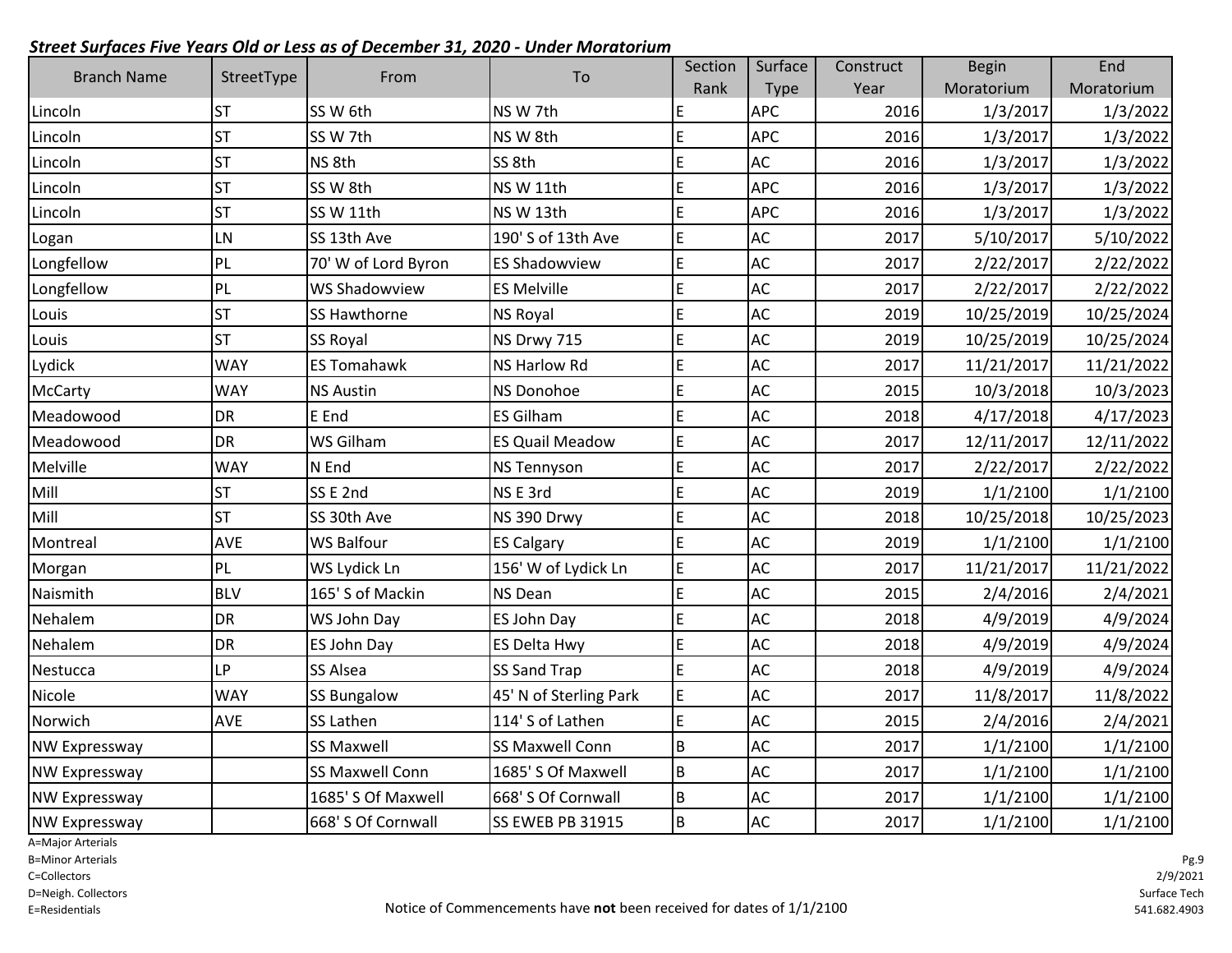| <b>Branch Name</b>   | StreetType | From                 | To                     | Section        | Surface    | Construct | <b>Begin</b> | End        |
|----------------------|------------|----------------------|------------------------|----------------|------------|-----------|--------------|------------|
|                      |            |                      |                        | Rank           | Type       | Year      | Moratorium   | Moratorium |
| <b>NW Expressway</b> |            | SS EWEB Pole 31915   | 203' N Of Park Av      | B              | AC         | 2017      | 1/1/2100     | 1/1/2100   |
| NW Expressway        |            | 203' N Of Park Av    | <b>NS Park Ave</b>     | B              | AC         | 2017      | 1/1/2100     | 1/1/2100   |
| NW Expressway        |            | <b>NS Park Av</b>    | 5271' S Of Park Av     | $\sf B$        | AC         | 2017      | 1/1/2100     | 1/1/2100   |
| NW Expressway        |            | 5271' S Of Park Av   | <b>WS River Rd</b>     | $\overline{B}$ | AC         | 2017      | 1/1/2100     | 1/1/2100   |
| Olive                | <b>ST</b>  | SS W 5th             | NS W 6th               | $\mathsf E$    | AC         | 2019      | 1/1/2100     | 1/1/2100   |
| Orchard              | <b>ST</b>  | NS <sub>15th</sub>   | SS 15th                | E              | <b>PCC</b> | 2015      | 1/1/2016     | 1/1/2021   |
| Patricia             | <b>AVE</b> | 125' S of Mackin     | SS Dean                | $\mathsf E$    | AC         | 2015      | 2/4/2016     | 2/4/2021   |
| Patricia             | AVE        | SS Dean              | <b>NS Argon</b>        | $\mathsf E$    | AC         | 2015      | 2/4/2016     | 2/4/2021   |
| Pennington           | <b>CT</b>  | WS N Park            | <b>WS Larry</b>        | $\mathsf E$    | <b>AC</b>  | 2015      | 1/5/2016     | 1/5/2021   |
| Pennington           | <b>CT</b>  | WS Larry             | W End                  | E              | AC         | 2015      | 1/5/2016     | 1/5/2021   |
| Pinot Noir           | LN         | 95' West             | <b>ES Korbel</b>       | E              | AC         | 2017      | 6/5/2018     | 6/5/2023   |
| Pioneer              | <b>CT</b>  | (End)                | <b>NS Pioneer Pike</b> | $\mathsf E$    | AC         | 2017      | 11/21/2017   | 11/21/2022 |
| Piper                | LN         | <b>ES Drwy 1265</b>  | Fir Acres Rd           | $\mathsf E$    | AC         | 2018      | 11/26/2018   | 11/26/2023 |
| Piper                | LN         | 1238                 | 1262                   | E              | AC         | 2018      | 11/26/2018   | 11/26/2023 |
| Pool                 | <b>ST</b>  | <b>NS Lantern</b>    | EWEB Pole 19621        | $\mathsf E$    | AC         | 2019      | 8/29/2019    | 8/29/2024  |
| Potter               | <b>ST</b>  | SS 24th              | NS <sub>25th</sub>     | $\mathsf E$    | AC         | 2016      | 1/1/2017     | 1/1/2022   |
| Potter               | <b>ST</b>  | SS 25th              | NS <sub>29th</sub>     | $\mathsf E$    | AC         | 2016      | 1/1/2017     | 1/1/2022   |
| <b>Quail Meadow</b>  | <b>WAY</b> | 395' South           | 95' S of Meadowood     | $\mathsf E$    | AC         | 2017      | 12/1/2017    | 12/1/2022  |
| Quebec               | <b>ST</b>  | <b>WS Calgary</b>    | <b>NS Elanco</b>       | E              | AC         | 2019      | 1/1/2100     | 1/1/2100   |
| Richard              | <b>AVE</b> | WS Hwy 99N           | <b>ES Jerry</b>        | E              | AC         | 2019      | 10/25/2019   | 10/25/2024 |
| Richard              | AVE        | <b>ES Jerry</b>      | <b>ES Fairfield</b>    | E              | AC         | 2019      | 10/25/2019   | 10/25/2024 |
| River                | <b>RD</b>  | <b>SS Maxwell</b>    | SS Rosewood            | A              | AC         | 2015      | 1/25/2016    | 1/25/2021  |
| River                | <b>RD</b>  | <b>SS Rosewood</b>   | SS Maynard             | A              | <b>AC</b>  | 2015      | 1/25/2016    | 1/25/2021  |
| River                | <b>RD</b>  | <b>SS Maynard</b>    | NS Merry Ln            | A              | AC         | 2015      | 1/25/2016    | 1/25/2021  |
| River                | <b>RD</b>  | <b>NS Merry</b>      | <b>NS Greenleaf</b>    | $\overline{A}$ | AC         | 2015      | 1/25/2016    | 1/25/2021  |
| River                | <b>RD</b>  | NS Green Leaf Av     | SS Horn Ln             | A              | AC         | 2015      | 1/25/2016    | 1/25/2021  |
| Rockcress            | <b>RD</b>  | 75' E Of Cascara Dr  | <b>ES Cascara Dr</b>   | $\mathsf E$    | AC         | 2019      | 4/3/2019     | 4/3/2024   |
| Roland               | <b>WAY</b> | WS Oakway Rd         | (End)                  | E              | AC         | 2018      | 11/26/2018   | 11/26/2023 |
| Sand Trap            | LN         | 97' W of Meadow View | <b>ES Nestucca</b>     | E              | AC         | 2018      | 4/9/2019     | 4/9/2024   |

A=Major Arterials

B=Minor Arterials

C=Collectors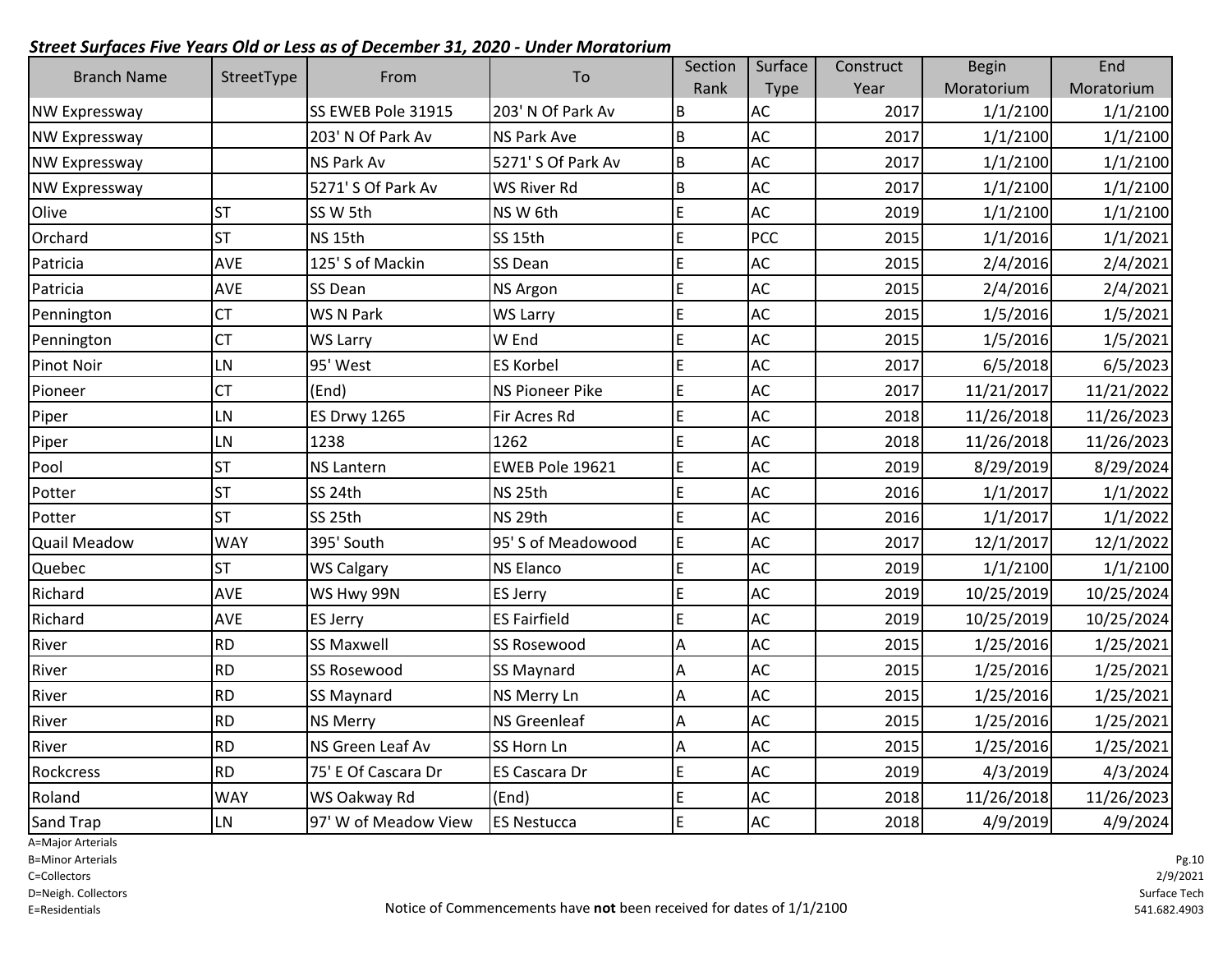| <b>Branch Name</b>    | StreetType |                      | To                     | Section     | Surface       | Construct | <b>Begin</b> | End        |
|-----------------------|------------|----------------------|------------------------|-------------|---------------|-----------|--------------|------------|
|                       |            | From                 |                        | Rank        | Type          | Year      | Moratorium   | Moratorium |
| Santiam               | <b>AVE</b> | WS MeadowmView       | ES JohnDay             | E           | <b>AC</b>     | 2018      | 4/9/2019     | 4/9/2024   |
| Santiam               | AVE        | WS John Day          | <b>ES Siletz</b>       | E           | AC            | 2018      | 4/9/2019     | 4/9/2024   |
| Satre                 | <b>ST</b>  | <b>SS Bailey Ln</b>  | 226' S Of Bailey       | D           | AC            | 2017      | 11/21/2017   | 11/21/2022 |
| Satre                 | <b>ST</b>  | 226' S Of Bailey     | SS Western Dr          | D           | AC            | 2017      | 11/21/2017   | 11/21/2022 |
| Shadow View           | DR         | N End                | <b>NS Longfellow</b>   | D           | AC            | 2017      | 2/22/2017    | 2/22/2022  |
| <b>Shadow View</b>    | <b>DR</b>  | <b>NS Longfellow</b> | SS Longfellow          | D           | PCC           | 2017      | 2/22/2017    | 2/22/2022  |
| <b>Shadow View</b>    | DR         | <b>SS Longfellow</b> | <b>NS Kipling</b>      | D           | AC            | 2017      | 2/22/2017    | 2/22/2022  |
| <b>Shadow View</b>    | <b>DR</b>  | <b>NS Kipling</b>    | <b>SS Kipling</b>      | D           | PCC           | 2017      | 2/22/2017    | 2/22/2022  |
| <b>Shadow View</b>    | DR         | <b>SS Kipling</b>    | 153' N of Tennyson     | D           | AC            | 2017      | 2/22/2017    | 2/22/2022  |
| Sharon                | <b>WAY</b> | WS Coburg Rd         | <b>ES Drwy 1023</b>    | E           | AC            | 2018      | 11/15/2018   | 11/15/2023 |
| Shelby                | <b>WAY</b> | NS Golf Course Way   | <b>SS Teal</b>         | E           | AC            | 2017      | 8/10/2017    | 8/10/2022  |
| Siletz                | <b>ST</b>  | <b>SS Nehalem</b>    | <b>NS Umpqua</b>       | E           | AC            | 2018      | 4/9/2019     | 4/9/2024   |
| Siletz                | <b>ST</b>  | SS Umpqua            | NS John Day            | E           | AC            | 2018      | 4/9/2019     | 4/9/2024   |
| Spring                | <b>BLV</b> | <b>SS Fairmount</b>  | <b>NS Oak Grove</b>    | E           | <b>APC</b>    | 2016      | 7/25/2016    | 7/25/2021  |
| Spring                | <b>BLV</b> | <b>NS Oak Grove</b>  | <b>SS Drwy 2570</b>    | E           | <b>APC</b>    | 2016      | 7/25/2016    | 7/25/2021  |
| <b>Sterling Woods</b> | <b>DR</b>  | 113' S of Creekside  | 50' N of Sterling Park | $\mathsf E$ | AC            | 2017      | 11/8/2017    | 11/8/2022  |
| <b>Sterling Woods</b> | <b>DR</b>  | 685' S Of Don Jaun   | NS Meadowood           | E           | AC            | 2017      | 12/1/2017    | 12/1/2022  |
| Suffolk               | CT         | SS Lydick Ln         | 162' S of Lydick       | E           | AC            | 2017      | 11/21/2017   | 11/21/2022 |
| Sundance              | ST         | E 678 Sundial        | <b>ES Sundial</b>      | E           | AC            | 2019      | 1/1/2100     | 1/1/2100   |
| Sundance              | <b>ST</b>  | 827                  | 873                    | E           | AC            | 2019      | 1/1/2100     | 1/1/2100   |
| Talon                 | <b>ST</b>  | SS Meadowood         | 100' N or Clemson      | E           | AC            | 2018      | 4/17/2018    | 4/17/2023  |
| Talon                 | <b>ST</b>  | 100' N of Clemson    | <b>NS Clemson</b>      | E           | <b>AC</b>     | 2017      | 10/1/2017    | 10/1/2022  |
| Talon                 | <b>ST</b>  | SS Clemson Way       | 391' N Of Honeywood    | E           | AC            | 2017      | 10/1/2017    | 10/1/2022  |
| Teal                  | LN         | <b>ES Shelby</b>     | <b>ES Shelby</b>       | E           | AC            | 2017      | 8/10/2017    | 8/10/2022  |
| Teal                  | <b>LN</b>  | <b>ES Shelby</b>     | W End                  | E           | $\mathsf{AC}$ | 2017      | 8/10/2017    | 8/10/2022  |
| Terresa               | <b>AVE</b> | <b>WS Gilham</b>     | <b>SS Montreal</b>     | E           | AC            | 2019      | 1/1/2100     | 1/1/2100   |
| Terry                 | <b>ST</b>  | <b>SS Barger</b>     | <b>NS Manwood</b>      | B           | AC            | 2016      | 9/19/2016    | 9/19/2021  |
| Timberline            | DR         | SS Warren            | 530' S Of Warren       | D           | $\mathsf{AC}$ | 2015      | 1/25/2016    | 1/25/2021  |
| Timberline            | <b>DR</b>  | 530' S Of Warren     | 388' S Of Colony       | D           | <b>AC</b>     | 2015      | 1/25/2016    | 1/25/2021  |

A=Major Arterials

B=Minor Arterials

C=Collectors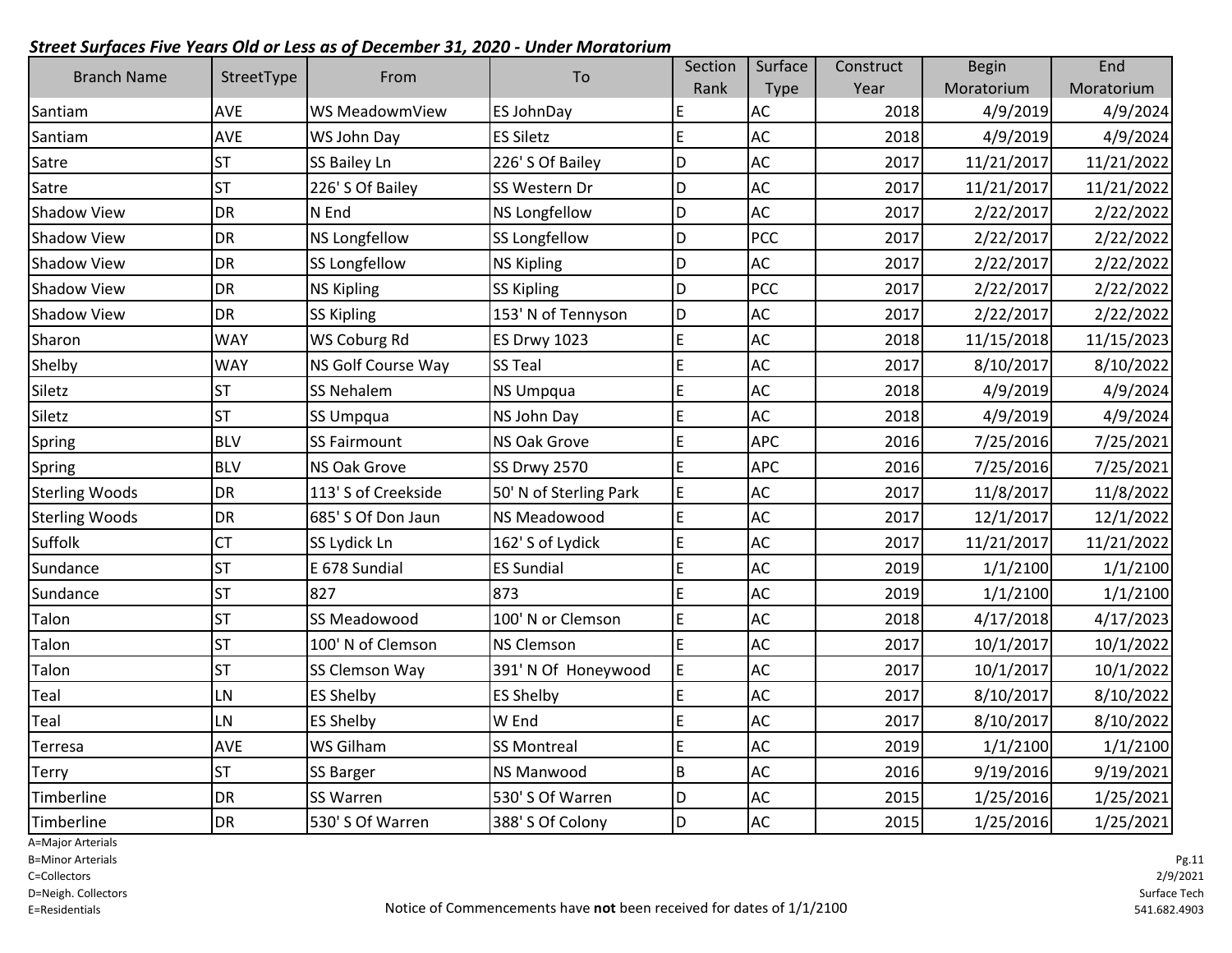| <b>Branch Name</b> | StreetType | From                | To                  | Section     | Surface     | Construct | <b>Begin</b> | End        |
|--------------------|------------|---------------------|---------------------|-------------|-------------|-----------|--------------|------------|
|                    |            |                     |                     | Rank        | <b>Type</b> | Year      | Moratorium   | Moratorium |
| Timberline         | DR         | 388' S Of Colony    | <b>NS Drwy 2902</b> | D           | <b>AC</b>   | 2015      | 1/25/2016    | 1/25/2021  |
| Timberline         | <b>DR</b>  | NS Drwy 2902        | SS 3008-3022        | D           | <b>AC</b>   | 2015      | 1/25/2016    | 1/25/2021  |
| Timberline         | DR         | SS 3008-3022        | SS Drwy 3025        | D           | AC          | 2015      | 1/25/2016    | 1/25/2021  |
| Timberline         | <b>DR</b>  | SS Drwy 3025        | SS Wintercreek      | D           | AC          | 2015      | 1/25/2016    | 1/25/2021  |
| <b>Tirion</b>      | <b>AVE</b> | <b>ES Korbel</b>    | East End            | E           | AC          | 2017      | 6/5/2018     | 6/5/2023   |
| Tomahawk           | LN         | <b>NS Harlow Rd</b> | <b>NS Drwy 2899</b> | $\mathsf E$ | AC          | 2017      | 11/21/2017   | 11/21/2022 |
| Tomahawk           | LN         | NS Drwy 2899        | <b>ES Drwy 2835</b> | E           | <b>AC</b>   | 2017      | 11/21/2017   | 11/21/2022 |
| Tulip              | <b>ST</b>  | <b>SS Crescent</b>  | <b>NS Holly</b>     | E           | <b>AC</b>   | 2018      | 11/26/2018   | 11/26/2023 |
| Tyson              | LN         | <b>NS Argon</b>     | <b>ES Boresek</b>   | E           | <b>AC</b>   | 2017      | 2/6/2018     | 2/6/2023   |
| Tyson              | <b>LN</b>  | <b>ES Boresek</b>   | <b>ES Hyacinth</b>  | E           | AC          | 2017      | 2/6/2018     | 2/6/2023   |
| Tyson              | LN         | WS Hyacinth         | 360' E Of Shenstone | E           | AC          | 2017      | 2/6/2018     | 2/6/2023   |
| Umpqua             | <b>DR</b>  | E End               | <b>ES John Day</b>  | E           | AC          | 2018      | 4/9/2019     | 4/9/2024   |
| Umpqua             | <b>DR</b>  | WS John Day         | <b>ES Siletz</b>    | E           | <b>AC</b>   | 2018      | 4/9/2019     | 4/9/2024   |
| Umpqua             | DR         | <b>WS Siletz</b>    | <b>ES Delta Hwy</b> | E           | <b>AC</b>   | 2018      | 4/9/2019     | 4/9/2024   |
| Van Ness           | <b>ST</b>  | WS Drwy 1760 (23rd) | NSE 27th            | E           | AC          | 2016      | 1/1/2017     | 1/1/2022   |
| Villard            | <b>ST</b>  | <b>SS Franklin</b>  | SS Drwy 1460        | E           | AC          | 2019      | 10/25/2019   | 10/25/2024 |
| Villard            | <b>ST</b>  | Franklin            | <b>SS Drwy 1460</b> | E           | AC          | 2019      | 10/25/2019   | 10/25/2024 |
| Villard            | <b>ST</b>  | <b>SS Franklin</b>  | SS Drwy 1460        | E           | <b>AC</b>   | 2019      | 10/25/2019   | 10/25/2024 |
| Washington         | <b>ST</b>  | SS W 8th            | NS W Broadway       | $\sf B$     | <b>PCC</b>  | 2016      | 1/3/2017     | 1/3/2022   |
| Washington         | <b>ST</b>  | SS W Broadway       | NS W 10th           | B           | PCC         | 2016      | 1/3/2017     | 1/3/2022   |
| Washington         | <b>ST</b>  | SS W 10th           | NS W 11th           | B           | <b>PCC</b>  | 2016      | 1/3/2017     | 1/3/2022   |
| Washington         | <b>ST</b>  | SS W 11th           | NS W 13th           | $\sf B$     | PCC         | 2016      | 1/3/2017     | 1/3/2022   |
| Wendell            | LN         | NS <sub>43rd</sub>  | 162' N of 43rd      | E           | <b>AC</b>   | 2018      | 8/22/2018    | 8/22/2023  |
| Western            | <b>DR</b>  | WS Calvin           | <b>WS Drwy 3528</b> | E           | AC          | 2017      | 11/21/2017   | 11/21/2022 |
| Western            | DR         | <b>WS Drwy 3528</b> | ES 3504             | E           | <b>AC</b>   | 2017      | 11/21/2017   | 11/21/2022 |
| Western            | DR         | ES 3504             | WS 3385             | E           | <b>AC</b>   | 2017      | 11/21/2017   | 11/21/2022 |
| Western            | <b>DR</b>  | WS 3385             | (End)               | $\mathsf E$ | <b>AC</b>   | 2017      | 11/21/2017   | 11/21/2022 |
| Willamette         | <b>ST</b>  | SS E 10th           | <b>NSE 11th</b>     | E           | AC          | 2016      | 12/13/2016   | 12/13/2021 |
| Willamette         | <b>ST</b>  | <b>SS E 11th</b>    | NSE 13th            | $\mathsf E$ | AC          | 2016      | 12/13/2016   | 12/13/2021 |

A=Major Arterials

B=Minor Arterials

C=Collectors